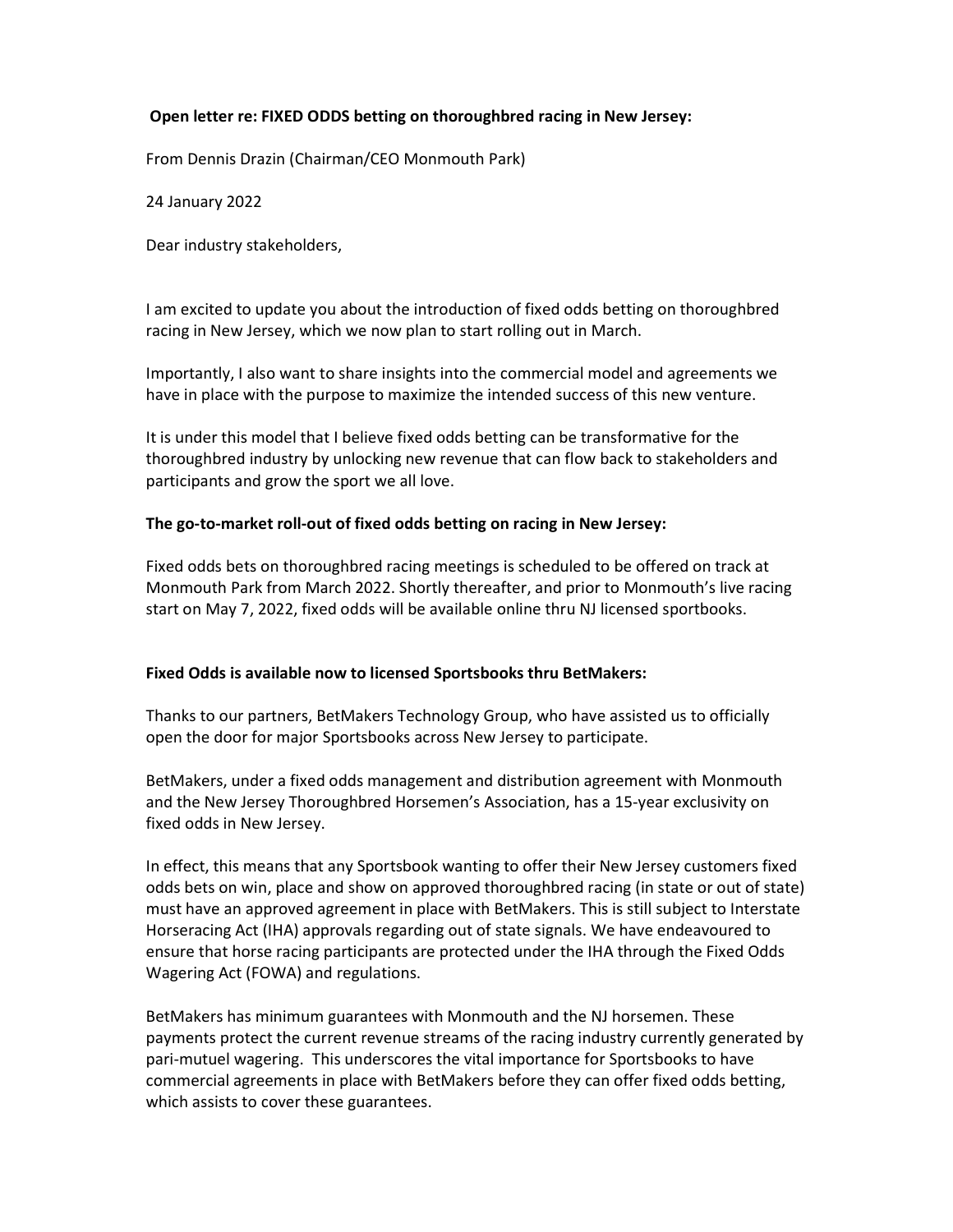BetMakers has started the process of engaging with online sports and casino operators with the aim to onboard five Sportsbooks for fixed odds betting in the first half of this year. Once approved, Sportsbooks can bet fixed odds on all relevant racing through online sites and in addition to brick-and-mortar casinos, OTBs and at other track venues.

### Our model for fixed odds racing is built on fairness and returns to the industry:

It's time for the thoroughbred racing industry to share in the fixed odds betting boom that has seen more than \$10 billion annually wagered on sports in New Jersey alone.

Up until now, thoroughbred racing has not been able to offer those sports bettors a similar product in horse racing. Through the model we have developed, and under our agreement with BetMakers, this is set to change.

The model has been developed after much consultation with industry stakeholders and is established through the proper legislative and regulatory channels to ensure both integrity and sustainability and deliver the intended prosperity back to the thoroughbred industry in New Jersey.

This approach has been taken to protect and reward our industry, and it has taken time to reach a point of rolling out fixed odds betting on racing because we needed to create a sustainable growth strategy benefitting the stakeholders of thoroughbred racing.

This new incremental revenue I believe will flow from fixed odds betting on horse racing to:

- the respective stakeholders who put on the show in a sustainable and equitable way
- offer a competitive betting product alongside other sports offerings. Racing can offer this product everyday and night all year long. Bolster all aspects of human and equine welfare through better industry returns.

What does this mean?

A few years ago, after witnessing the incredible success that horse racing had experienced in Australia – and a wagering market in that country that doubled in size thanks to the introduction of fixed odds alongside a Pari-Mutuel tote operation – we sought innovation from a partnership with BetMakers that could attempt to replicate this success.

One of the major factors in pursuing fixed odds betting on thoroughbred racing in New Jersey was the potential to grow the "eyeballs" on our existing racing product and extend the attraction of racing as a betting option alongside other sports events where fixed odds betting has been hugely popular.

Some of the leading questions that are being asked about this new fixed odds model are answered below:

#### What is the commercial model for the racing industry?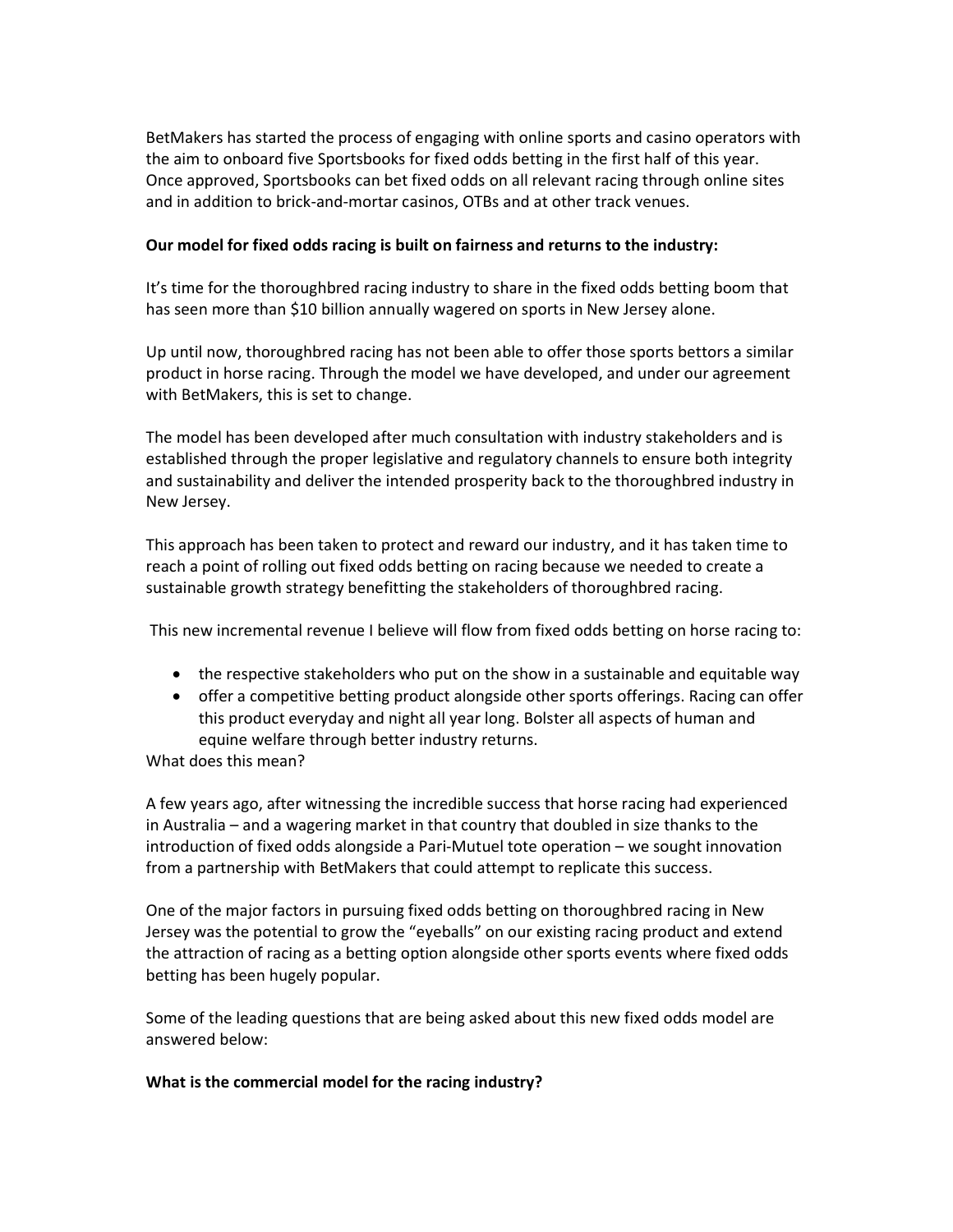Sportsbook operators who sign and are approved through our exclusive partnership with BetMakers will pay a fee of 4% of turnover on any bets that are placed on thoroughbred racing within New Jersey .

This fee, collected by BetMakers, will then be distributed in majority to the following participants:

- NJTHA The horsemens group within New Jersey which can distribute these funds back to participants through purses, which is also then shared with the breeding industry.
- Monmouth Park New Jersey's only thoroughbred racetrack which will assist in funding improved track facilities for trainers, jockeys, valets, grooms, hot walkers and improved on-course experiences for patrons and bettors.
- Host Track The track where the race is being conducted, which allows for the expansion into new audiences to drive returns for horsemens groups within other states and territories.

### Can you guarantee this will benefit the Horsemens group in New Jersey?

Our deal with BetMakers has certain guarantees associated

- 1. A hold harmless guarantee up to \$1mil for any reduction in 'Purses' that are derived from Pari Mutuel betting for the Win, Place, Show markets
- 2. A minimum commitment to the 'Purses' of \$1mil per year for the next 15 years from the introduction of Fixed Odds wagering

While we expect and are hopeful that Fixed Odds will deliver much higher returns and benefits within New Jersey, these minimum guarantees give us some certainty around the success of rolling out Fixed Odds on Thoroughbreds in the state.

As part of the original agreement and in addition to the above guarantees BetMakers has also committed to Monmouth Park minimum revenues of \$1mil which will allow us to commit to continue to improve facilities at the track for Horsemen and Patrons. We are excited to be unveiling our brand new 'Big Screen TV' in the infield for the first meet this year, that will be substantially bigger than the current display and we believe will bring the excitement of our racing to life.

#### Does this include In-state and out of state races?

Yes, all races that are bet through a licensed operator (Track, Casino, OTB, Sportsbook) in New Jersey on thoroughbred races will pay the fee that is distributed to the participants. Out of state tracks will benefit through the 'Host Track fee'

#### Are operators required to be licensed to bet fixed odds on racing in New Jersey?

Yes, Sportsbooks, Racetracks, online operators and casinos will need to be licensed and also have an agreement in place with NJTHA and BetMakers as their representative.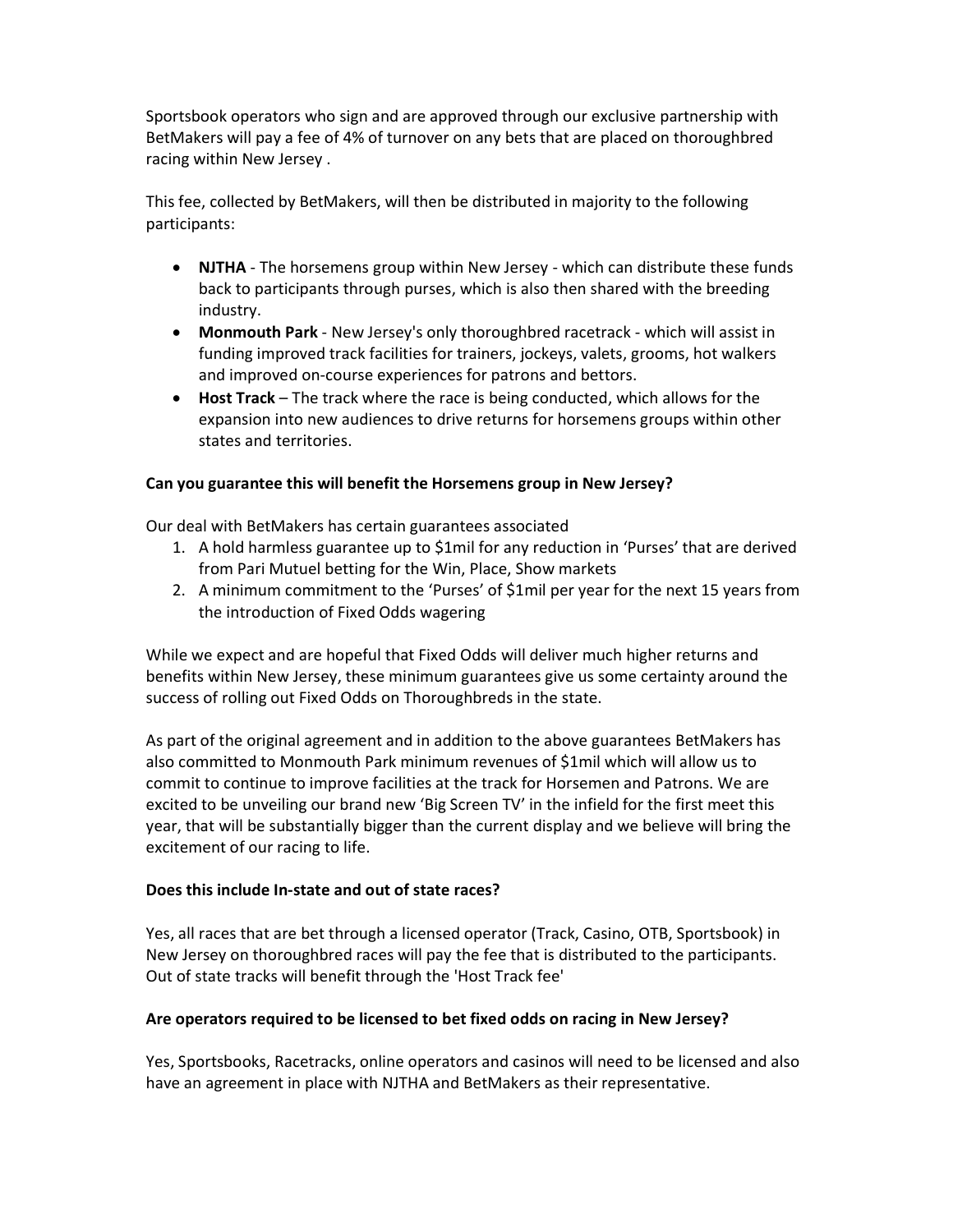### How will operators report on their betting handle?

All bets will be required to be recorded in the "betting and reporting engine" that has been developed for New Jersey Thoroughbred Horsemen Association.

Full transparency for regulators and rights holders will be available through the betting and reporting engine.

## As a thoroughbred Rights Holder for fixed odds, can I sell directly to an operator?

No, any rights holders and racetrack must deal directly with NJTHA through its representative BetMakers.

It is important under the model for horse racing in New Jersey that all operators betting on fixed odds within New Jersey are using the NJTHA model for reporting and integrity purposes. This model also assists to ensure the commercial benefits flow back to the industry participants in New Jersey.

### Will licensed and approved operators be able to bet fixed odds on standardbred racing?

No, the agreements are currently only in place under this model for thoroughbred racing. I expect that standardbred racing executives will be closely monitoring the model.

# What is the attraction for Sportsbooks, online operators and Casinos to sign up to fixed odds betting?

In the US, we have all witnessed the hugely successful introduction of fixed odds betting on sports in the United States.

All indications are that there will be a similarly positive response from bettors/handicappers to fixed odds betting on horse racing.

The certainty of price setting for the person placing the bet has attracted a new audience of people betting on sport, and we expect this will be the case for horse racing. We believe we can reach a whole new audience – many times bigger than currently exists – through fixed odds.

With our strongly anticipated consumer-led willingness for the fixed odds product, the opportunity for Sportsbooks is to add horse racing alongside sports events to their fixed odds offerings to customers is obvious.

Racing will be a new vertical of product for Sportsbook operators to offer their customers – and from a commercial point of view it is a high-frequency product that can deliver good margins.